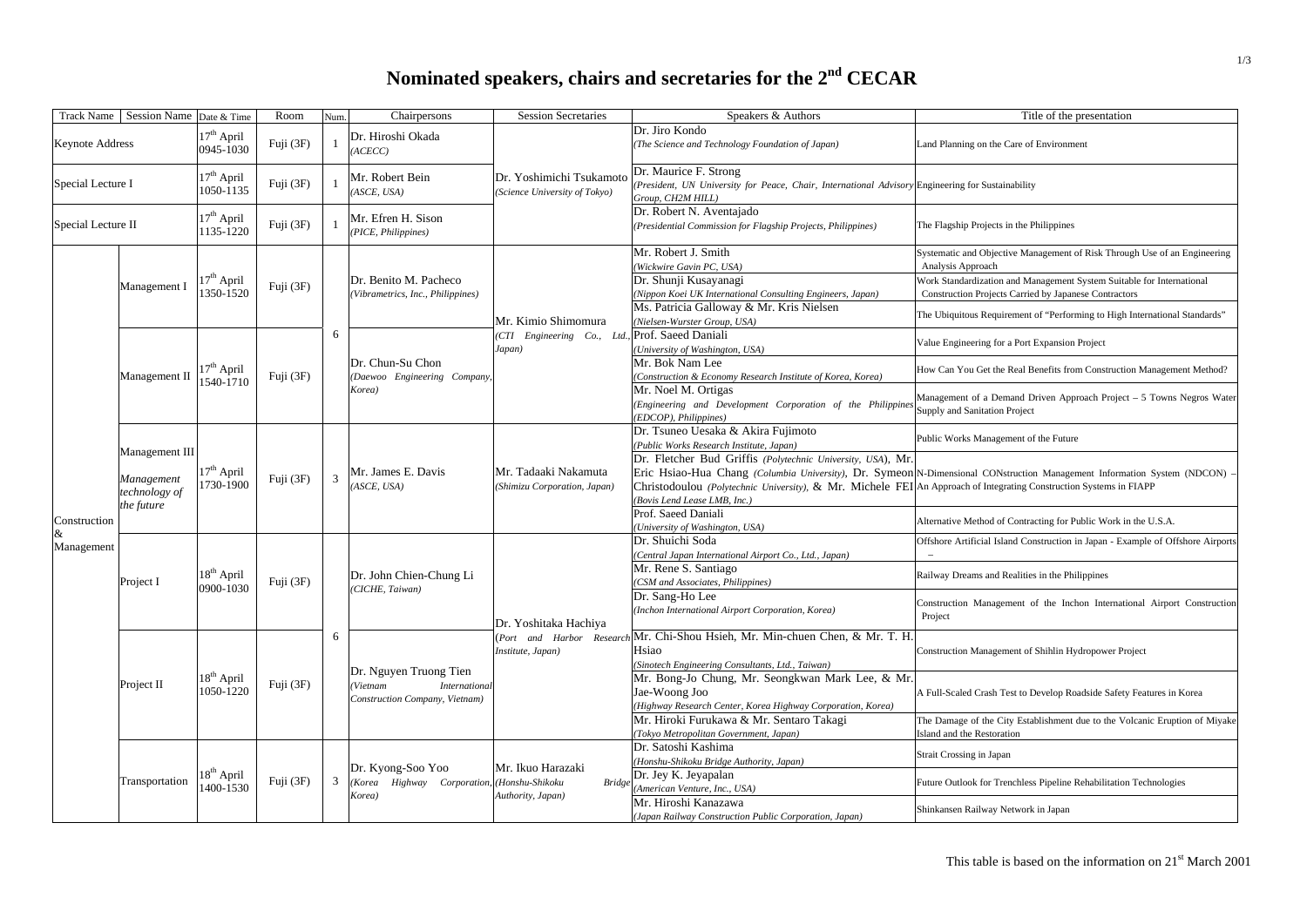| Sustainable<br>Development | <b>Disaster</b><br>(Earthquake) I                       | $17th$ April<br>1350-1520           | Cassiopeia<br>(3F) |                | Prof. Tsuneo Katayama<br>(National Research Institute for<br>Science and Disaster<br>Earth<br>Prevention, Japan) | Dr. Susumu Okamoto<br>(National Research Institute for Prof. Hiroyuki Kameda<br>Earth Science and Disaster<br>Prevention, Japan) | Prof. Chin-Hsiung Loh<br>(National Center for Research on Earthquake Engineering, Taiwan)<br>Prof. Masanori Hamada<br>(Waseda University, Japan)<br>Dr. A.Gerald Brady | Lessons Learned from Chi-Chi (Taiwan) Earthquake<br>Seismic Code Development for Civil Infrastructures after the 1995<br>Hyogoken-nanbu(Kobe) Earthquake |
|----------------------------|---------------------------------------------------------|-------------------------------------|--------------------|----------------|------------------------------------------------------------------------------------------------------------------|----------------------------------------------------------------------------------------------------------------------------------|------------------------------------------------------------------------------------------------------------------------------------------------------------------------|----------------------------------------------------------------------------------------------------------------------------------------------------------|
|                            |                                                         |                                     |                    | 6              |                                                                                                                  |                                                                                                                                  | (Applied Technology Council, USA)                                                                                                                                      | Performance-Based Design and Seismic Rehabilitation in Preparation for the<br>Next Earthquake                                                            |
|                            | <b>Disaster</b><br>(Earthquake) II                      | $17th$ April<br>1540-1710           | Cassiopeia<br>(3F) |                | Dr. Jenn-Chuan Chern<br>(Taiwan Construction Research<br>Institute, Taiwan)                                      |                                                                                                                                  | (Kyoto University, Japan)                                                                                                                                              | Recent Developments and Research Initiatives for Urban Earthquake Disaster<br>Management Technologies                                                    |
|                            |                                                         |                                     |                    |                |                                                                                                                  |                                                                                                                                  | Dr. Benito M. Pacheco<br>(Vibrametrics, Inc., Philippines)                                                                                                             | The National Emergency Response Action Program (NERAP)                                                                                                   |
|                            |                                                         |                                     |                    |                |                                                                                                                  |                                                                                                                                  | Ms. Mary L. Carrido<br>(MLC & Associates, Inc., USA)                                                                                                                   | A Business Perspective on Natural Disasters and the Environment                                                                                          |
|                            | Natural disaster                                        | $17th$ April<br>1730-1900           | Cassiopeia<br>(3F) |                | Dr. Benito M. Pacheco<br>(Vibrametrics, Inc., Philippines)                                                       | Prof. Hajime Mase<br>(Kyoto University, Japan)                                                                                   | Mr. Nguyen Cong Giang, Dr. Nguyen Truong Tien, &<br>Mr. Le Thu Hanh<br>(Vietnam International Construction Company, Vietnam)                                           | Groundwater and Land Management in Hanoi, Vietnam                                                                                                        |
|                            |                                                         |                                     |                    |                |                                                                                                                  |                                                                                                                                  | Dr. Shiang-Kueen Hsu<br>(Ministry of Economic Affairs, Taiwan)                                                                                                         | Water Intake Project in Central Taiwan                                                                                                                   |
|                            |                                                         |                                     |                    |                |                                                                                                                  |                                                                                                                                  | Mr. Emilio Morales, Ms. Marissa Camaclang, & Mr.<br><b>Gilberto Reyes</b><br>$(EM2A$ Partners & Co., Philippines)                                                      | The Cherry Hills Landslide Tragedy                                                                                                                       |
|                            |                                                         |                                     |                    |                |                                                                                                                  |                                                                                                                                  | Prof. Yoshiaki Kawata<br>(Kyoto University, Japan)                                                                                                                     | Acceptable Risk and Loss Reduction of Natural Disaster in the Asian Region                                                                               |
|                            | Environment I                                           |                                     |                    |                | Prof. Shinichiro Ohgaki<br>(The University of Tokyo, Japan)                                                      | Prof. Yoshihisa Shimizu<br>(Kyoto University, Japan)                                                                             | Prof. Saburo Matsui<br>(Kyoto University, Japan)                                                                                                                       | A Paradigm Shift of Urban Waste Water Management for Conserving<br>Freshwater Resource against Eutrophication                                            |
|                            |                                                         | $18^{\text{th}}$ April<br>0900-1030 | Cassiopeia<br>(3F) | 6              |                                                                                                                  |                                                                                                                                  | Prof. Shang-Lien Lo<br>(National Taiwan University, Taiwan)                                                                                                            | The Eutrophication of Reservoirs in Taiwan                                                                                                               |
|                            |                                                         |                                     |                    |                |                                                                                                                  |                                                                                                                                  | Dr. Hirofumi Ohnishi<br>(Public Works Research Institute, Japan)                                                                                                       | Sustainable Development and Road Transport from an Environmental<br>Viewpoint                                                                            |
|                            | Environment II                                          |                                     |                    |                | Prof. Alfred Ang<br>(ASCE, USA)                                                                                  |                                                                                                                                  | Dr. Nguyen Truong Tien, Mr. Nguyen Cong Giang, &<br>Eng. Vu Minh Duc<br>(Vietnam International Construction Company, Vietnam)                                          | Flooding in Vietnam and Civil Engineering Solution                                                                                                       |
|                            |                                                         | $18^{\text{th}}$ April<br>1050-1220 | Cassiopeia<br>(3F) |                |                                                                                                                  |                                                                                                                                  | Dr. Sang Eun Lee<br>(Korea Environment Institute, Korea)                                                                                                               | Prospect of Construction Industry and Sustainable Development                                                                                            |
|                            |                                                         |                                     |                    |                |                                                                                                                  |                                                                                                                                  | Prof. Masashi Kamon (Kyoto University, Japan) & Prof.<br>Norihisa Yokouchi (Nihon University)                                                                          | Landfill Islands Project for Creating New Environment                                                                                                    |
|                            | Qualification $\&$  18 <sup>th</sup> April<br>Education |                                     |                    | $\mathfrak{Z}$ | Mr. David Hood<br>(Institution of Engineers Australia,<br>Australia)                                             | Prof. Junichiro Niwa<br>Japan)                                                                                                   | Mr. Akihiko Hirotani<br>(Oriental Consultants Co., Ltd., Japan)                                                                                                        | Japan's System of Engineer's Education and Qualification                                                                                                 |
|                            |                                                         | 1400-1530                           | Cassiopeia<br>(3F) |                |                                                                                                                  |                                                                                                                                  | Dr. Peter Parr & Mr. Andrew McIntyre<br>(Tokyo Institute of Technology, (The Institution of Engineers Australia, Australia)                                            | Sustainable Credentials                                                                                                                                  |
|                            |                                                         |                                     |                    |                |                                                                                                                  |                                                                                                                                  | Dr. Russel C. Jones<br>(Consultant, World Expertise, USA)                                                                                                              | Developments in Engineering Education and Accreditation in the USA                                                                                       |

| Lessons Learned from Chi-Chi (Taiwan) Earthquake                                                              |  |  |  |  |  |  |  |
|---------------------------------------------------------------------------------------------------------------|--|--|--|--|--|--|--|
| Seismic Code Development for Civil Infrastructures after the 1995<br>Hyogoken-nanbu(Kobe) Earthquake          |  |  |  |  |  |  |  |
| Performance-Based Design and Seismic Rehabilitation in Preparation for the<br>Next Earthquake                 |  |  |  |  |  |  |  |
| Recent Developments and Research Initiatives for Urban Earthquake Disaster<br>Management Technologies         |  |  |  |  |  |  |  |
| The National Emergency Response Action Program (NERAP)                                                        |  |  |  |  |  |  |  |
| A Business Perspective on Natural Disasters and the Environment                                               |  |  |  |  |  |  |  |
| Groundwater and Land Management in Hanoi, Vietnam                                                             |  |  |  |  |  |  |  |
| Water Intake Project in Central Taiwan                                                                        |  |  |  |  |  |  |  |
| The Cherry Hills Landslide Tragedy                                                                            |  |  |  |  |  |  |  |
| Acceptable Risk and Loss Reduction of Natural Disaster in the Asian Region                                    |  |  |  |  |  |  |  |
| A Paradigm Shift of Urban Waste Water Management for Conserving<br>Freshwater Resource against Eutrophication |  |  |  |  |  |  |  |
| The Eutrophication of Reservoirs in Taiwan                                                                    |  |  |  |  |  |  |  |
| Sustainable Development and Road Transport from an Environmental<br>Viewpoint                                 |  |  |  |  |  |  |  |
| Flooding in Vietnam and Civil Engineering Solution                                                            |  |  |  |  |  |  |  |
| Prospect of Construction Industry and Sustainable Development                                                 |  |  |  |  |  |  |  |
| Landfill Islands Project for Creating New Environment                                                         |  |  |  |  |  |  |  |
| Japan's System of Engineer's Education and Qualification                                                      |  |  |  |  |  |  |  |
| <b>Sustainable Credentials</b>                                                                                |  |  |  |  |  |  |  |
| Developments in Engineering Education and Accreditation in the USA                                            |  |  |  |  |  |  |  |

This table is based on the information on 21<sup>st</sup> March 2001